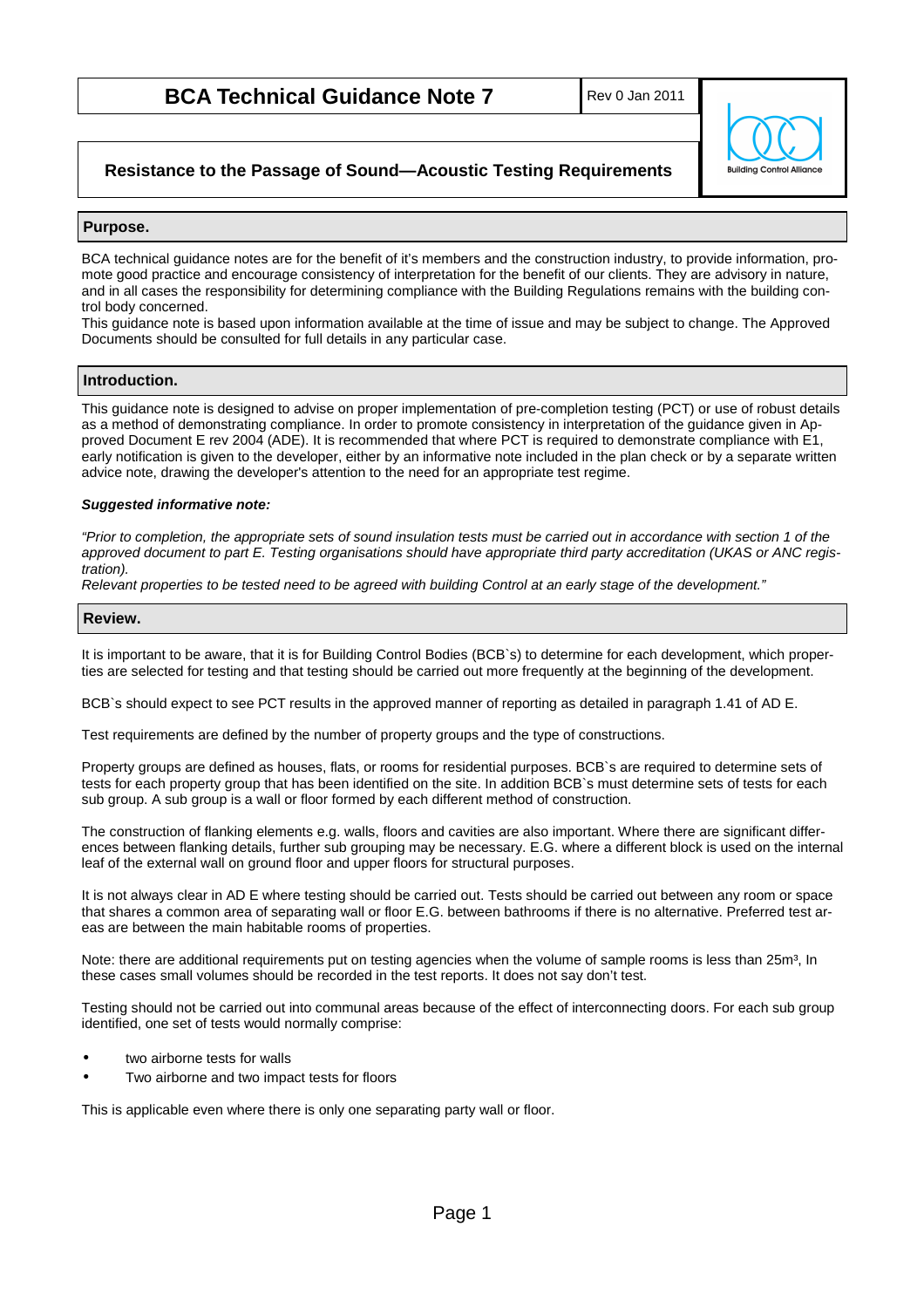### **Sampling Rate.**

One set of tests to be carried out for every 10 plots identified for each sub group. E.G. 8 plots would require one set of tests, 11 plots would require 2 sets of tests, 90 plots would require 9 sets of tests.

#### **Dealing with failure.**

The values given in AD E are the minimum values and already include an allowance for measurement error. There is therefore no scope for negotiating further reduction in performance standards.

#### **Action following test sample failures.**

A set of tests is failed if any of its individual tests of airborne or impact sound insulation do not show sound insulation values equal to or better than those set out in tables 1a and 1b of AD E.

BCB`s need to be satisfied that failures are corrected and re-tested. Also the rate of sampling should be increased to take into account other areas and properties of the development. It would not be acceptable for a retest certificate to be provided for the failed area unless the developer had globally adopted the remedial treatment for all other areas.

## **Robust Details Ltd - Route to Compliance.**

It should be noted that these are not `deemed to satisfy` requirements. It is therefore essential to ensure correct procedures are followed. Robust Details (RD) are only appropriate for new dwelling houses and flats, in all other circumstances sound testing will be required.

Notification of intention to use RD must be given 48 hours prior to commencement of work.

- The notice must include:
- 1. The part or parts of the building in respect of which the design detail is to be used.<br>2. The design detail concerned
- The design detail concerned
- 3. The unique license number issued by RD in respect of the specified use of that design detail.

Where RD is used BCB's have a responsibility to ensure that the construction is in accordance with the design as registered. This will include collection and recording of the site check lists. If notification is late or does not specify design details correctly sound insulation testing will be required as described above .

If notification is valid but the work is not carried out in accordance with the appropriate design, or check lists are not completed correctly, then sound testing will be required.

#### **Dealing with Listed Buildings and Conservation Areas.**

There are `test and declare` requirements that apply to special situations where the local authority conservation officer would be involved in assessing the extent of building work possible to ensure the preservation of historic building features. E.G:

- If the doors in a building are listed there may be restrictions on trimming doors to lay a floating floor system.
- The ornamental architraves and decorative plaster cornice work may prevent the installation of a suspended acoustic ceiling in an historic building.

The onus is on the developer to test what sound insulation performance can be practically achieved in consultation with the conservation officer and declare the result to all potential purchasers by posting the results in a conspicuous place.

There is no lower limit for the level of sound insulation, BCB`s should ensure the notice has been posted and that the purchaser has read it.

#### **Residential to Commercial.**

BCB`s should be aware that the minimum performance standards in AD E only apply to residential-to-residential separation. A higher standard of sound insulation may be required where commercial property is adjacent to a space used for normal domestic purposes or rooms for residential purposes. Specialist advice may be required to establish if a higher standard of sound insulation is required. Pre-completion testing is mandatory.